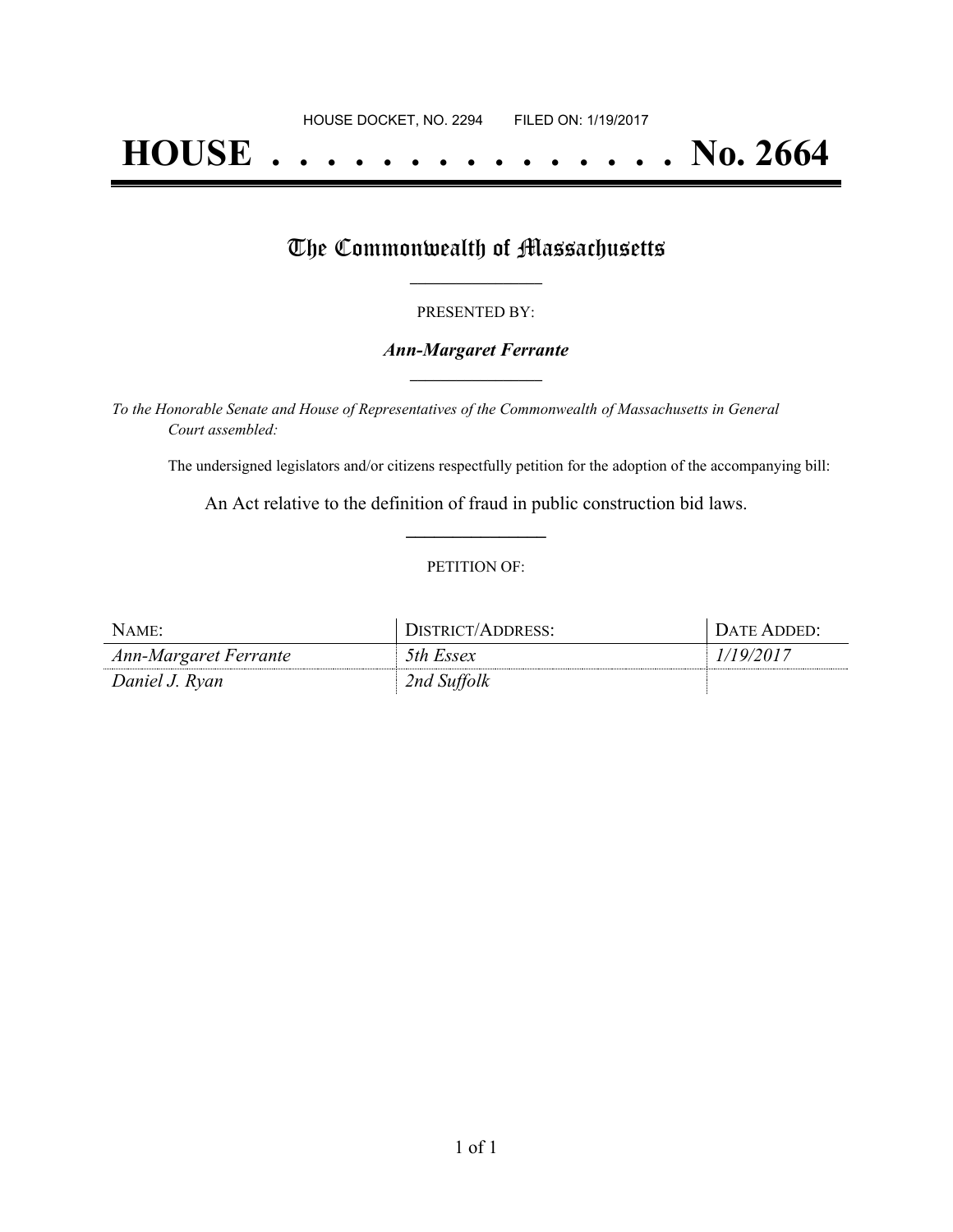## **HOUSE . . . . . . . . . . . . . . . No. 2664**

By Ms. Ferrante of Gloucester, a petition (accompanied by bill, House, No. 2664) of Ann-Margaret Ferrante and Daniel J. Ryan relative to the definition of fraud in public construction bid laws. State Administration and Regulatory Oversight.

### [SIMILAR MATTER FILED IN PREVIOUS SESSION SEE HOUSE, NO. *2735* OF 2015-2016.]

## The Commonwealth of Massachusetts

**In the One Hundred and Ninetieth General Court (2017-2018) \_\_\_\_\_\_\_\_\_\_\_\_\_\_\_**

**\_\_\_\_\_\_\_\_\_\_\_\_\_\_\_**

An Act relative to the definition of fraud in public construction bid laws.

Be it enacted by the Senate and House of Representatives in General Court assembled, and by the authority *of the same, as follows:*

| $\mathbf{1}$ | SECTION 1. Subsection (a) of section 39M of chapter 30 of the General Laws, as                    |
|--------------|---------------------------------------------------------------------------------------------------|
| 2            | appearing in the 2010 Official Edition, is hereby amended by striking out, in lines 21 to 23, the |
| 3            | words "The undersigned certifies under penalties of perjury that this bid is in all respects bona |
| 4            | fide, fair and made without collusion or fraud with any other person" and inserting in place      |
| 5            | thereof the following words:-                                                                     |
| 6            | The undersigned certifies under penalties of perjury that this bid is in all respects bona        |
|              |                                                                                                   |
| 7            | fide, fair and made without collusion with any other person or fraud. As used in this paragraph   |

8 the word "fraud" shall mean a statement, act or omission relating to a material fact that (i) has

9 the natural tendency to be relied upon by or to influence the average person, (ii) is knowingly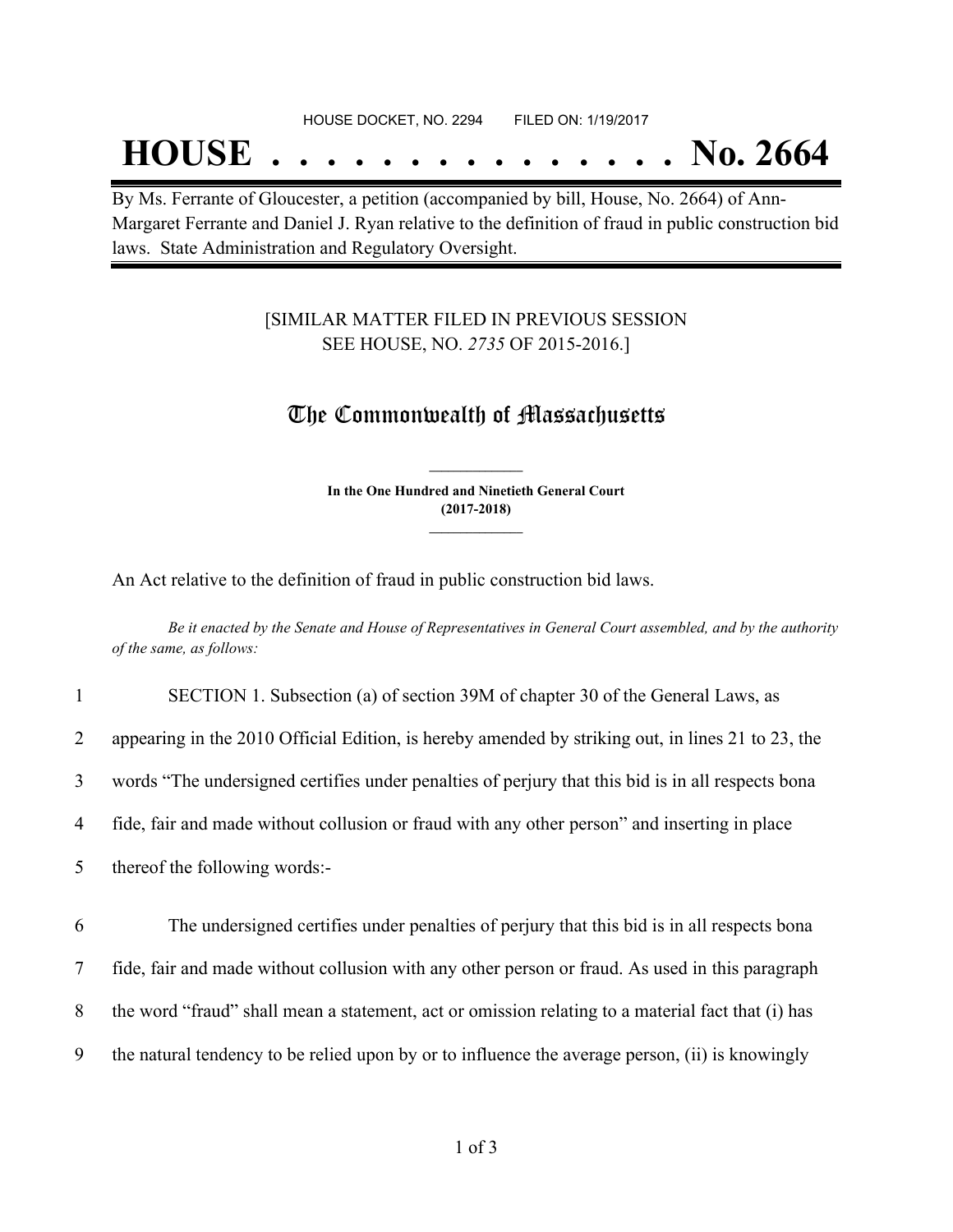| 10 | false or misleading or is in reckless disregard of its truth or falsity and (iii) is intended to      |
|----|-------------------------------------------------------------------------------------------------------|
| 11 | mislead, regardless of whether the statement, act or omission is actually relied upon.                |
| 12 | SECTION 2. Section 44A of chapter 149 of the General Laws, as so appearing, is hereby                 |
| 13 | amended by inserting after the definition of "Eligible" the following definition:-                    |
| 14 | "Fraud", a statement, act or omission relating to a material fact that (i) has the natural            |
| 15 | tendency to be relied upon by or to influence the average person, (ii) is knowingly false or          |
| 16 | misleading or is in reckless disregard of its truth or falsity and (iii) is intended to mislead,      |
| 17 | regardless of whether the statement, act or omission is actually relied upon.                         |
| 18 | SECTION 3. Section 2 of chapter 149A of the General Laws, as so appearing, is hereby                  |
| 19 | amended by inserting after the definition of "Designer" the following definition:-                    |
| 20 | "Fraud", a statement, act or omission relating to a material fact that (i) has the natural            |
| 21 | tendency to be relied upon by or to influence the average person, (ii) is knowingly false or          |
| 22 | misleading or is in reckless disregard of its truth or falsity and (iii) is intended to mislead,      |
| 23 | regardless of whether the statement, act or omission is actually relied upon.                         |
| 24 | SECTION 4. Clause (6) of section 19 of said chapter 149A of the General Laws, as so                   |
| 25 | appearing, is hereby amended by striking out the third sentence and inserting in place thereof the    |
| 26 | following 2 sentences:-                                                                               |
| 27 | Any person submitting a bid under this section shall, on such bid, certify as follows: The            |
| 28 | undersigned certifies under penalties of perjury that this bid is in all respects bona fide, fair and |
| 29 | made without collusion with any other person or fraud. As used in this paragraph the word             |
| 30 | "fraud" shall mean a statement, act or omission relating to a material fact that (i) has the natural  |

of 3